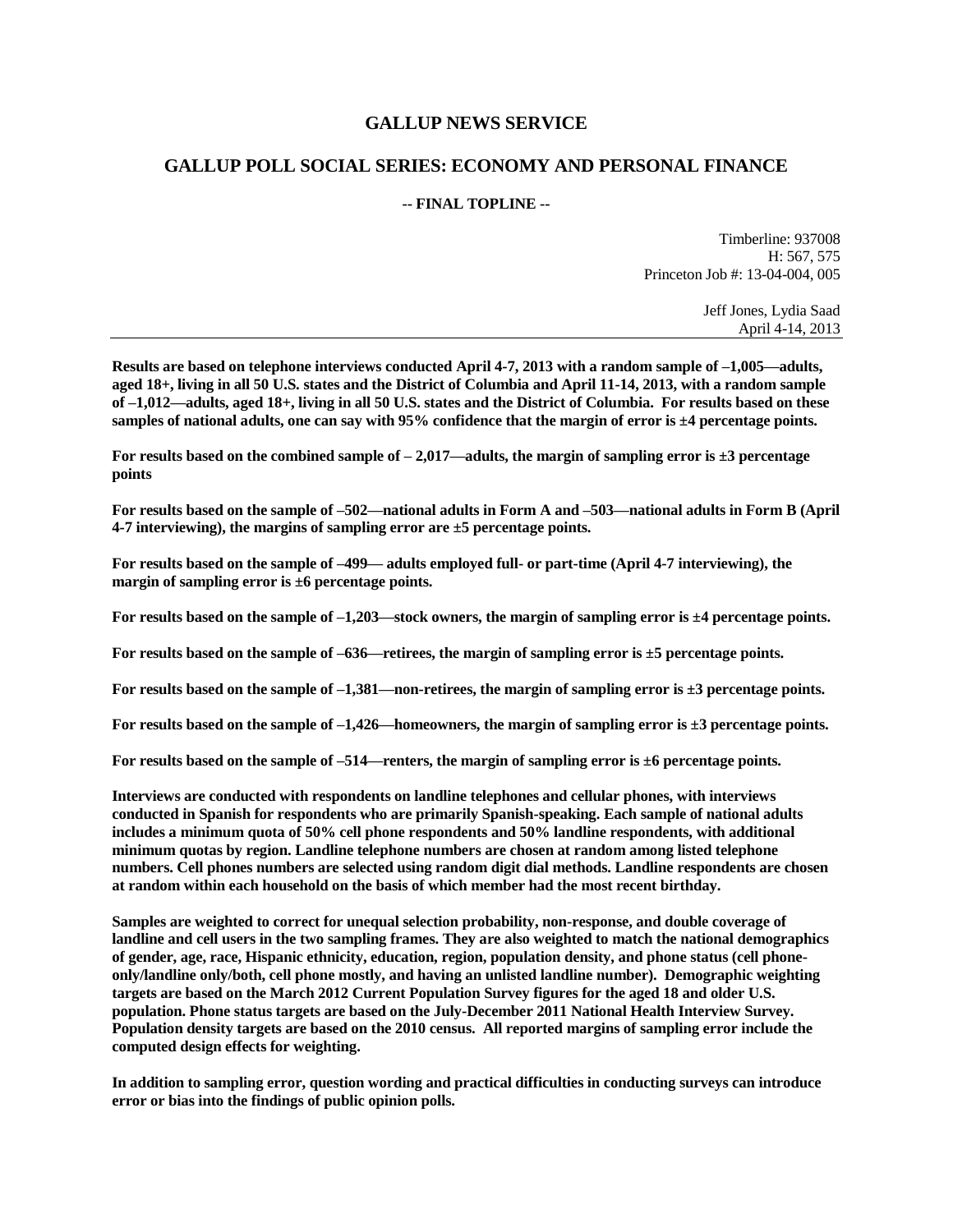20. *(Asked of non-retired adults)* When you retire, how much do you expect to rely on each of the following sources of money -- will it be a major source of income, a minor source of income, or not a source at all? How about -- [READ A-J IN ORDER]?

#### **BASED ON –1,381—NON-RETIREES**

| 2013 Apr 4-14<br>(sorted by "major source")                | Major<br>source | Minor<br>source | Not a<br>source |
|------------------------------------------------------------|-----------------|-----------------|-----------------|
|                                                            |                 |                 |                 |
| $A$ 401(k), IRA, Keogh or other retirement savings account | 46              | 29              | 22              |
| Social Security                                            | 30              | 51              | 17              |
| Other savings such as a regular savings account or CDs     | 25              | 42              | 33              |
| A work sponsored pension plan                              | 24              | 28              | 46              |
| Part-time work                                             | 21              | 48              | 30              |
| The equity you have built up in your home                  | 20              | 36              | 40              |
| Individual stock or stock mutual fund investments          | 18              | 36              | 45              |
| Annuities or insurance plans                               | 9               | 32              | 58              |
| Money from an inheritance                                  | 8               | 30              | 61              |
| Rent and royalties                                         | 6               | 25              | 67              |

### **EXPECTED RETIREMENT INCOME TRENDS**

#### **A. Social Security**

|                | Major source | Minor source | Not a source | No opinion |
|----------------|--------------|--------------|--------------|------------|
| 2013 Apr 4-14  | 30           | 51           | 17           | 1          |
| 2012 Apr 9-12  | 33           | 45           | 21           | 2          |
| 2011 Apr 7-11  | 31           | 47           | 20           | 2          |
| 2010 Apr 8-11  | 34           | 46           | 20           | $\ast$     |
| 2009 Apr 6-9   | 30           | 49           | 18           | 3          |
| 2008 Apr 6-9   | 31           | 53           | 15           |            |
| 2007 Apr 2-5   | 27           | 51           | 20           | 2          |
| 2006 Apr 10-13 | 25           | 51           | 22           | 2          |
| 2005 Apr 4-7   | 28           | 53           | 18           | 1          |
| 2004 Apr 5-8   | 25           | 56           | 18           |            |
| 2003 Apr 7-9   | 29           | 57           | 12           | 2          |
| 2002 Apr 8-11  | 27           | 56           | 15           | 2          |
| 2001 Apr 6-8   | 28           | 57           | 14           | 1          |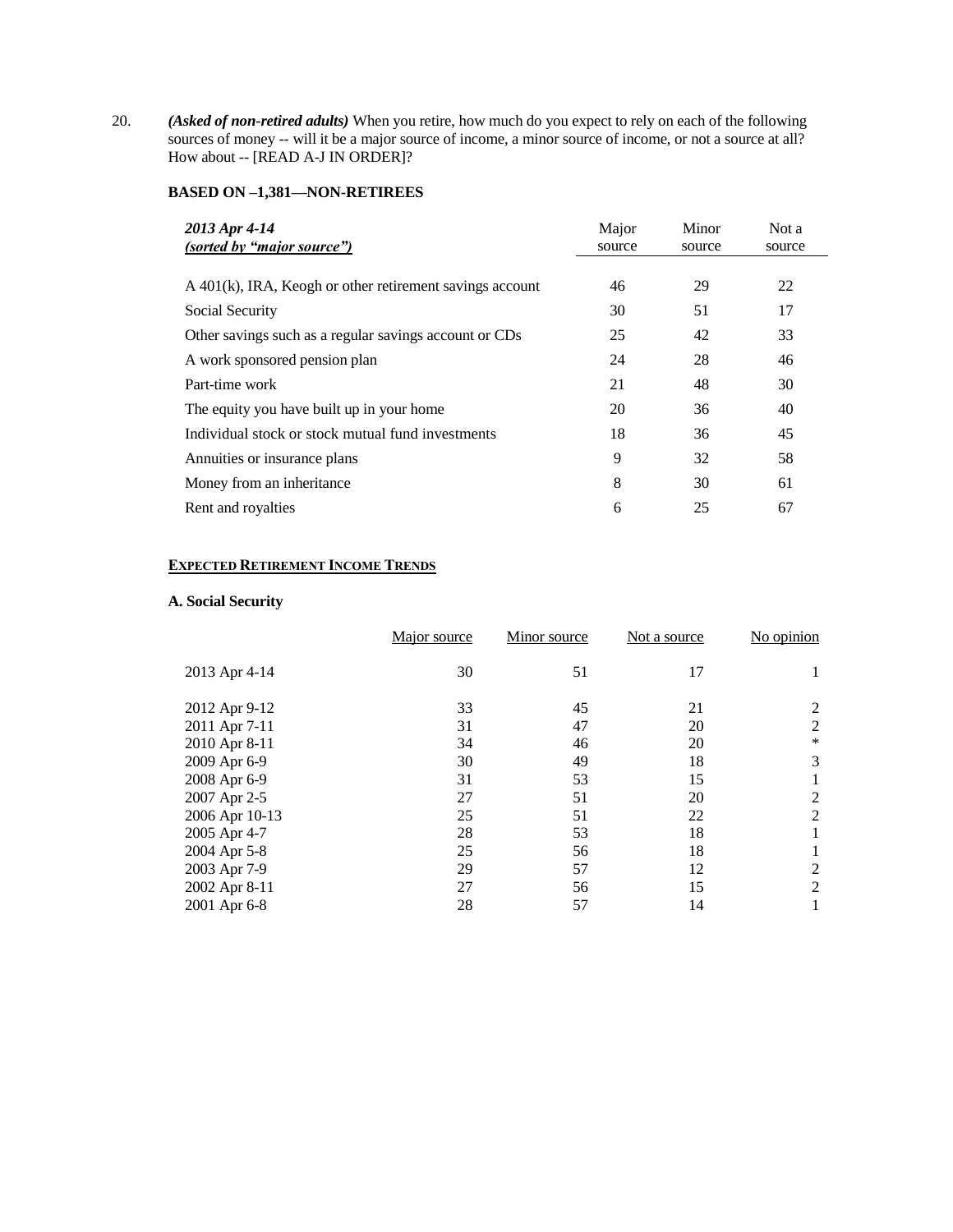|                | Major source | Minor source | Not a source | No opinion |
|----------------|--------------|--------------|--------------|------------|
| 2013 Apr 4-14  | 46           | 29           | 22           | 3          |
| 2012 Apr 9-12  | 46           | 31           | 22           | 2          |
| 2011 Apr 7-11  | 46           | 30           | 21           | 2          |
| 2010 Apr 8-11  | 45           | 31           | 23           |            |
| 2009 Apr 6-9   | 42           | 31           | 25           | 2          |
| 2008 Apr 6-9   | 54           | 29           | 15           | 2          |
| 2007 Apr 2-5   | 52           | 29           | 17           | 2          |
| 2006 Apr 10-13 | 47           | 31           | 19           | 2          |
| 2005 Apr 4-7   | 49           | 33           | 17           |            |
| 2004 Apr 5-8   | 54           | 28           | 18           | $\ast$     |
| 2003 Apr 7-9   | 47           | 34           | 17           | 2          |
| 2002 Apr 8-11  | 53           | 28           | 16           | 3          |
| 2001 Apr 6-8   | 58           | 26           | 15           |            |

#### **B. A 401(k), IRA, Keogh or other retirement savings account**

### **C. Individual stock or stock mutual fund investments**

|                | Major source | Minor source | Not a source | No opinion |
|----------------|--------------|--------------|--------------|------------|
| 2013 Apr 4-14  | 18           | 36           | 45           |            |
| 2012 Apr 9-12  | 17           | 36           | 45           | 2          |
| 2011 Apr 7-11  | 22           | 35           | 41           | 2          |
| 2010 Apr 8-11  | 20           | 34           | 45           |            |
| 2009 Apr 6-9   | 17           | 38           | 43           |            |
| 2008 Apr 6-9   | 17           | 47           | 34           | 2          |
| 2007 Apr 2-5   | 24           | 39           | 35           | 2          |
| 2006 Apr 10-13 | 19           | 41           | 38           | 2          |
| 2005 Apr 4-7   | 21           | 41           | 37           |            |
| 2004 Apr 5-8   | 20           | 41           | 38           |            |
| 2003 Apr 7-9   | 20           | 42           | 36           | 2          |
| 2002 Apr 8-11  | 23           | 43           | 32           | 2          |
| 2001 Apr 6-8   | 24           | 39           | 36           |            |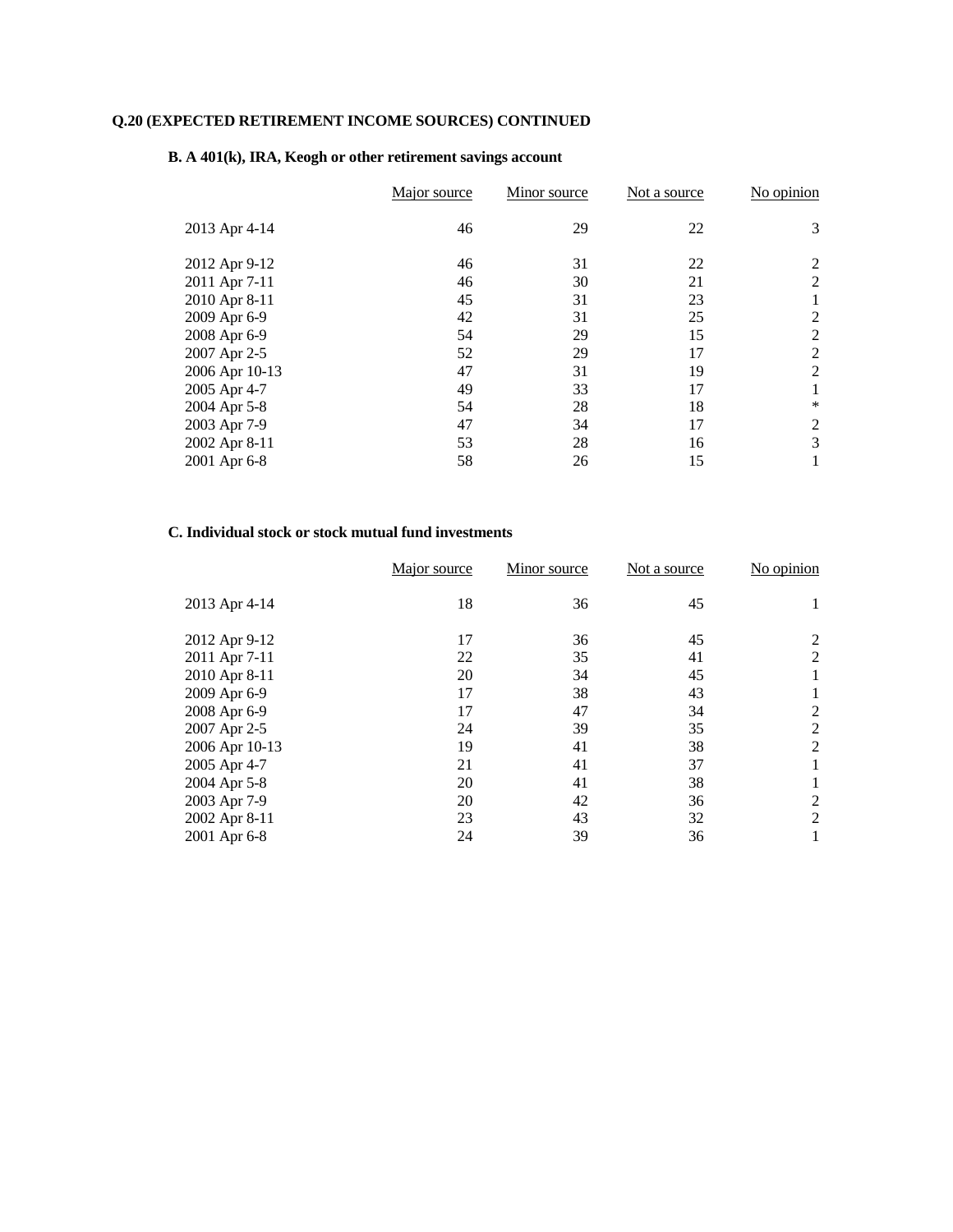#### **D. Money from an inheritance**

|                | Major source | Minor source | Not a source | No opinion |
|----------------|--------------|--------------|--------------|------------|
| 2013 Apr 4-14  | 8            | 30           | 61           | 2          |
| 2012 Apr 9-12  | 9            | 25           | 65           |            |
| 2011 Apr 7-11  | 8            | 29           | 62           | 2          |
| 2010 Apr 8-11  | 9            | 26           | 63           | *          |
| 2009 Apr 6-9   |              | 24           | 68           |            |
| 2008 Apr 6-9   | 9            | 29           | 60           |            |
| 2007 Apr 2-5   | 8            | 28           | 64           |            |
| 2006 Apr 10-13 |              | 31           | 60           | 3          |
| 2005 Apr 4-7   |              | 28           | 63           | 2          |
| 2004 Apr 5-8   | 8            | 31           | 60           |            |
| 2003 Apr 7-9   |              | 31           | 60           | 2          |
| 2002 Apr 8-11  | 10           | 28           | 60           | 2          |
| 2001 Apr 6-8   |              | 29           | 63           |            |

## **E. Other savings such as a regular savings account or CDs**

| Major source | Minor source | Not a source | No opinion |
|--------------|--------------|--------------|------------|
| 25           | 42           | 33           |            |
| 22           | 46           | 31           | ∗          |
| 22           | 49           | 28           |            |
| 22           | 48           | 30           |            |
| 20           | 47           | 31           |            |
| 17           | 53           | 29           |            |
| 23           | 48           | 28           |            |
| 19           | 51           | 28           | 2          |
| 18           | 55           | 27           | *          |
| 17           | 52           | 30           |            |
| 19           | 52           | 27           | 2          |
| 23           | 50           | 25           | 2          |
| 16           | 51           | 32           |            |
|              |              |              |            |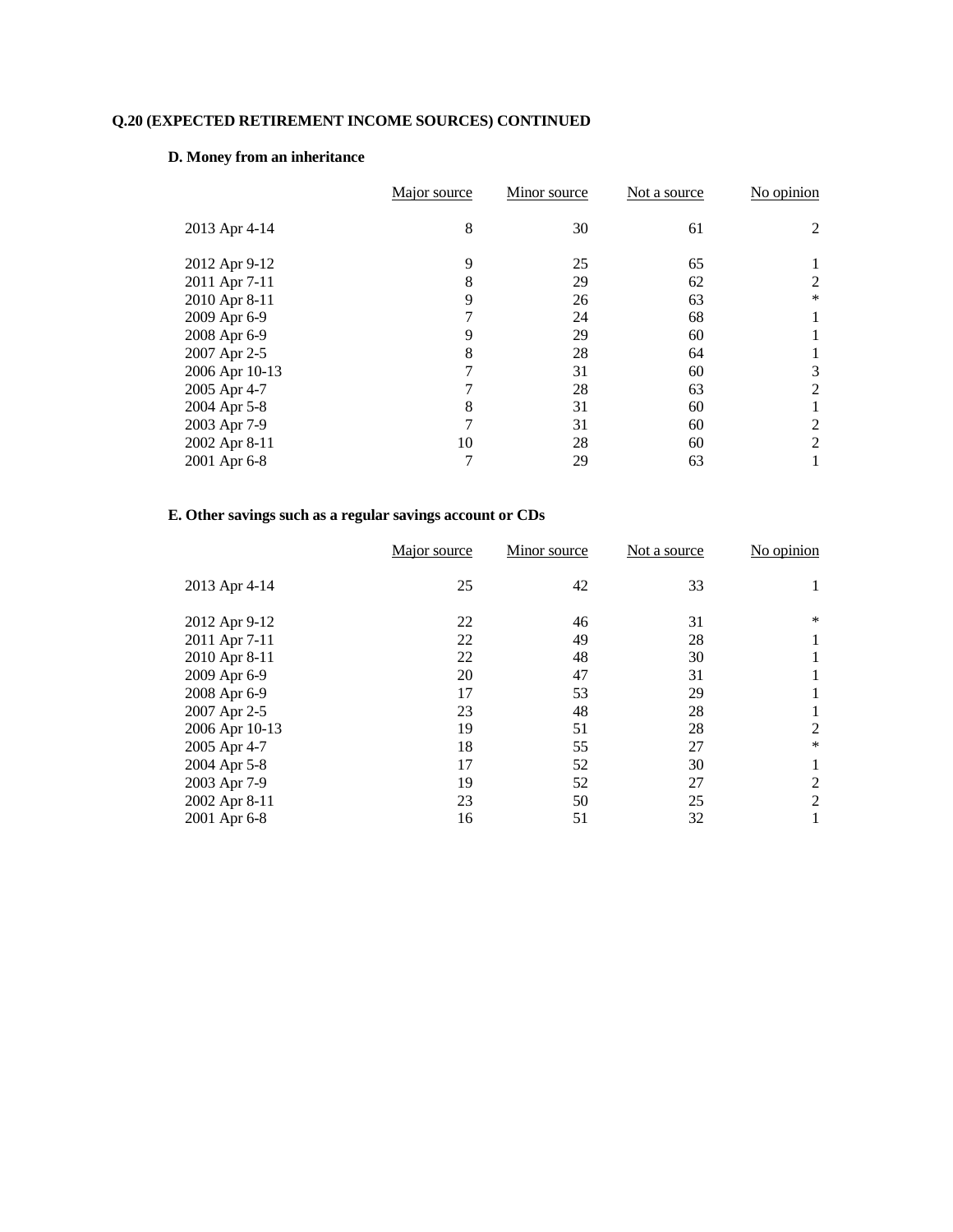## **F. A work sponsored pension plan**

| Major source | Minor source | Not a source | No opinion     |
|--------------|--------------|--------------|----------------|
| 24           | 28           | 46           | 2              |
| 28           | 25           | 46           |                |
| 25           | 30           | 44           | 2              |
| 23           | 31           | 45           |                |
| 24           | 29           | 45           | 2              |
| 26           | 30           | 43           |                |
| 31           | 28           | 39           | 2              |
| 26           | 30           | 42           | $\overline{2}$ |
| 28           | 31           | 39           | 2              |
| 30           | 32           | 37           | 1              |
| 28           | 32           | 39           |                |
| 29           | 33           | 36           | 2              |
| 34           | 28           | 37           | 1              |
|              |              |              |                |

# **G. Rent and royalties**

| Major source | Minor source | Not a source | No opinion |
|--------------|--------------|--------------|------------|
| 6            | 25           | 67           | 3          |
| 6            | 21           | 71           |            |
| 6            | 27           | 66           |            |
| 6            | 22           | 71           |            |
| 6            | 23           | 70           |            |
| 6            | 23           | 68           | 2          |
|              | 24           | 68           |            |
| 6            | 26           | 66           | 3          |
| 6            | 24           | 69           |            |
|              | 25           | 69           |            |
|              | 27           | 66           | 2          |
| 8            | 29           | 60           | 3          |
|              | 22           | 72           |            |
|              |              |              |            |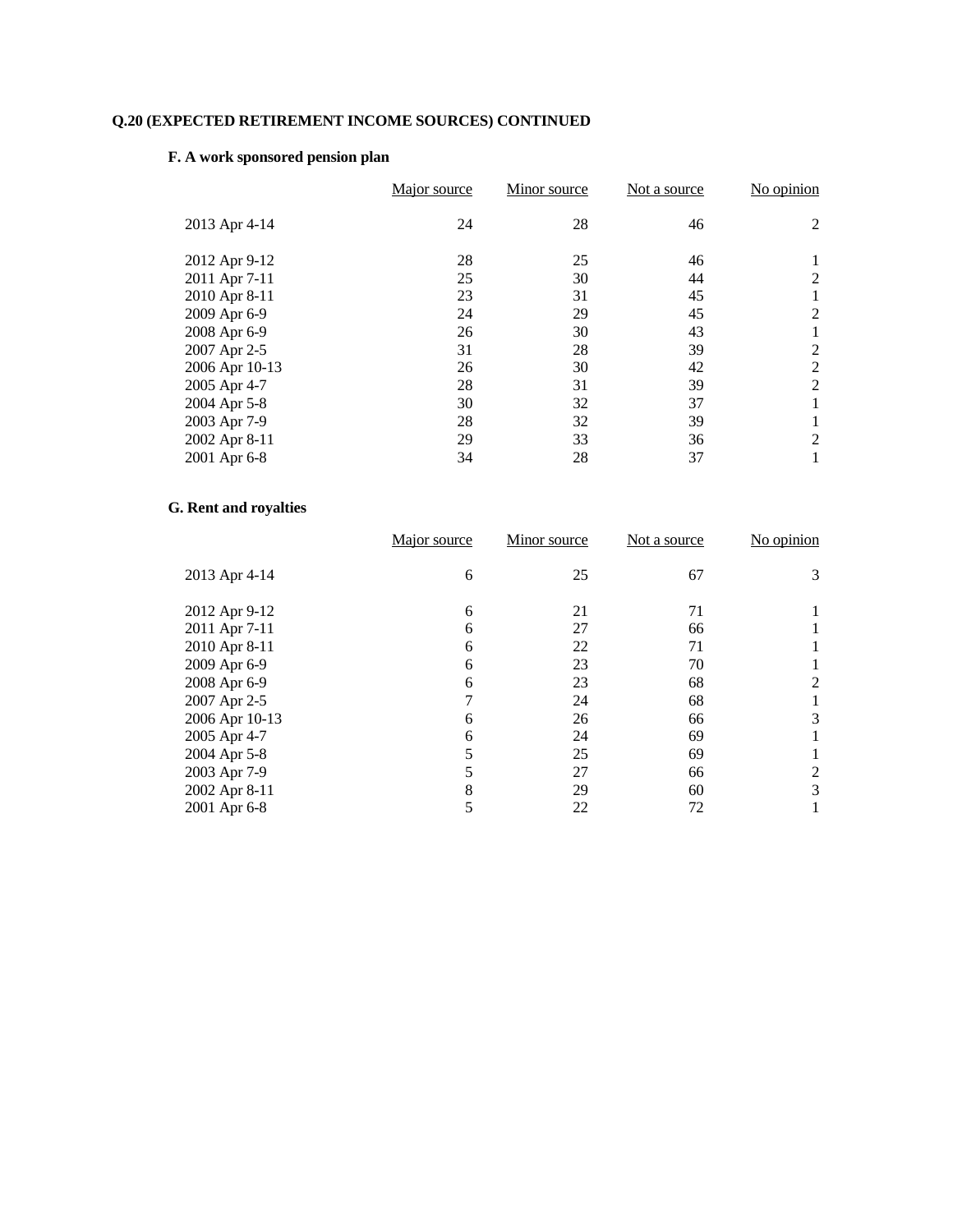# **H. Annuities or insurance plans**

|                | Major source | Minor source | Not a source | No opinion |
|----------------|--------------|--------------|--------------|------------|
| 2013 Apr 4-14  | 9            | 32           | 58           |            |
| 2012 Apr 9-12  | 9            | 25           | 65           |            |
| 2011 Apr 7-11  | 10           | 33           | 55           | 2          |
| 2010 Apr 8-11  | 8            | 30           | 61           |            |
| 2009 Apr 6-9   |              | 36           | 57           |            |
| 2008 Apr 6-9   | 8            | 32           | 59           |            |
| 2007 Apr 2-5   | 9            | 35           | 54           |            |
| 2006 Apr 10-13 |              | 32           | 59           | 2          |
| 2005 Apr 4-7   |              | 34           | 56           |            |
| 2004 Apr 5-8   | 8            | 34           | 57           |            |
| 2003 Apr 7-9   | 10           | 36           | 53           |            |
| 2002 Apr 8-11  |              | 40           | 51           | 2          |
| 2001 Apr 6-8   |              | 34           | 58           |            |
|                |              |              |              |            |

#### **I. Part-time work**

|                | Major source | Minor source | Not a source | No opinion |
|----------------|--------------|--------------|--------------|------------|
| 2013 Apr 4-14  | 21           | 48           | 30           |            |
| 2012 Apr 9-12  | 22           | 49           | 27           | 2          |
| 2011 Apr 7-11  | 22           | 52           | 25           |            |
| 2010 Apr 8-11  | 18           | 53           | 28           |            |
| 2009 Apr 6-9   | 22           | 51           | 27           |            |
| 2008 Apr 6-9   | 20           | 49           | 29           | 2          |
| 2007 Apr 2-5   | 21           | 52           | 27           |            |
| 2006 Apr 10-13 | 18           | 50           | 28           | 3          |
| 2005 Apr 4-7   | 18           | 51           | 30           |            |
| 2004 Apr 5-8   | 17           | 50           | 32           |            |
| 2003 Apr 7-9   | 13           | 57           | 29           |            |
| 2002 Apr 8-11  | 16           | 51           | 31           | 2          |
| 2001 Apr 6-8   | 10           | 52           | 36           | 2          |